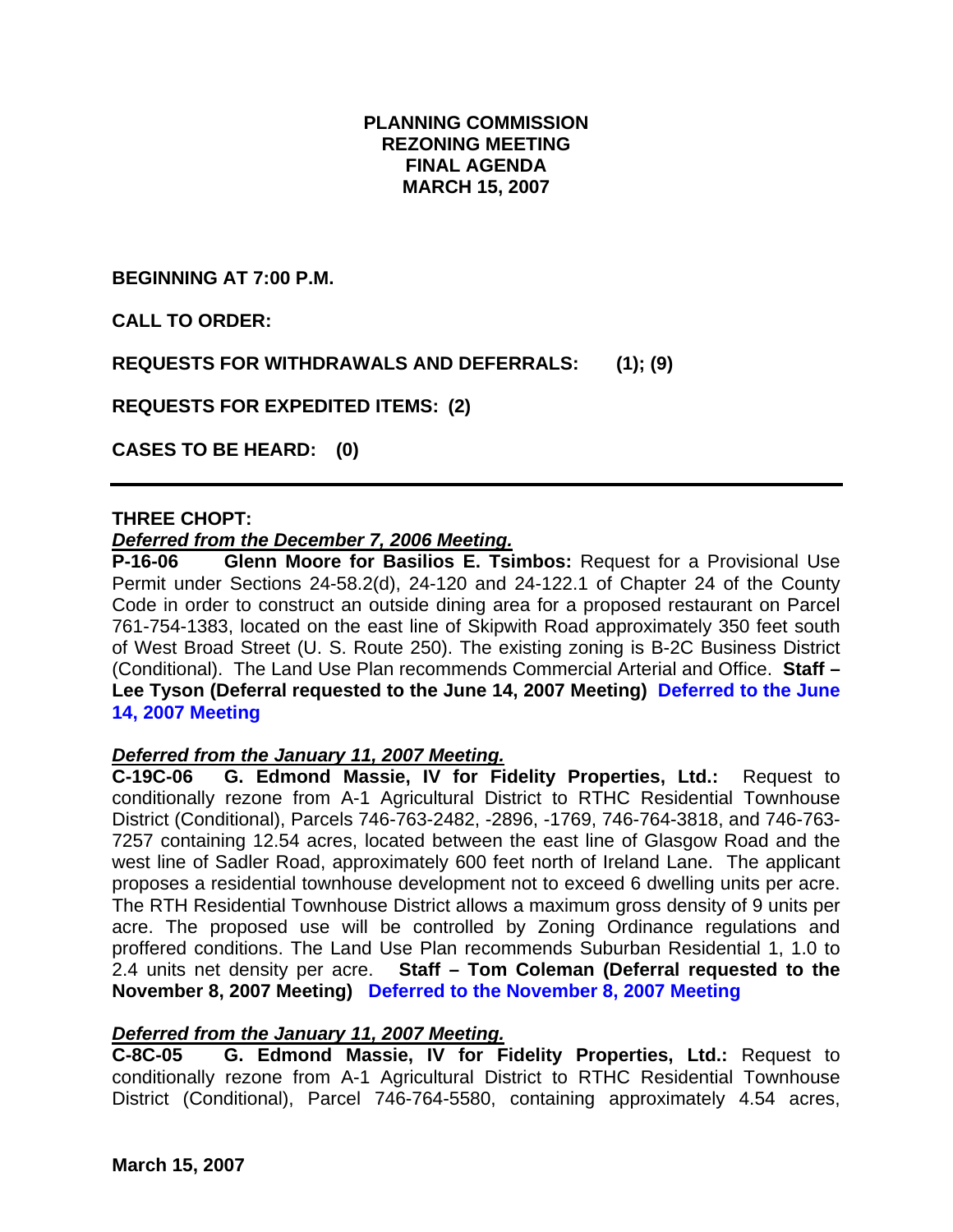located on the west line of Sadler Road approximately 290 feet south of Wonder Lane. The applicant proposes a townhouse development not to exceed six (6) units per acre. The maximum density allowed in the RTH District is nine (9) units per acre. The uses will be controlled by proffered conditions and zoning ordinance regulations. The Land Use Plan recommends Suburban Residential 1, 1.0 to 2.4 units net density per acre. **Staff – Tom Coleman (Deferral requested to the November 8, 2007 Meeting) Deferred to the November 8, 2007 Meeting**

### *Deferred from the January 11, 2007 Meeting.*

**P-4-06 Gloria Freye for Bechtel Corp.:** Request for a Provisional Use Permit under Sections 24-95(a)(3) and 24-122.1 of Chapter 24 of the County Code in order to construct a 149' high telecommunication tower on Parcel 744-771-3182, located on the east line of Shady Grove Road north of Hames Lane. The existing zoning is A-1 Agricultural District. The Land Use Plan recommends Suburban Residential 2, 2.4 to 3.4 units net density per acre. **Staff – Tom Coleman (Withdrawn by Applicant) Withdrawn by Applicant**

### *Deferred from the February 15, 2007 Meeting.*

**C-59C-06 Andrew Condlin for Towne Center West, LLC:** Request to conditionally rezone from B-2C Business District (Conditional) to R-6C General Residence District (Conditional), part of Parcel 734-764-9340, containing 9.38 acres, located on the north line of West Broad Street (U. S. Route 250) approximately 540 feet east of N. Gayton Road. The applicant proposes retail and office uses with no more than 180 condominium units. The R-6 District allows a maximum gross density of 19.80 units per acre. The uses will be controlled by zoning ordinance regulations and proffered conditions. The Land Use Plan recommends Mixed Use. The site is in the West Broad Street Overlay District. **Staff – Tom Coleman (Deferral requested to April 12, 2007 Meeting) Deferred to the April 12, 2007 Meeting**

#### *Deferred from the February 15, 2007 Meeting.*

**P-19-06 Andrew Condlin for Towne Center West, LLC:** Request for a Provisional Use Permit under Sections 24-36.1(b), 24-120 and 24-122.1 of the County Code to permit retail and office uses within a proposed multi-family development on part of Parcel 734-764-9340, located on the north line of West Broad Street (U. S. Route 250) approximately 540 feet east of N. Gayton Road. The existing zoning is B-2C Business District (Conditional). The property is the subject of rezoning case C-59C-06, which proposes to rezone the property to R-6C General Residence District (Conditional). The Land Use Plan recommends Mixed Use. The site is in the West Broad Street Overlay District. **Staff – Tom Coleman (Deferral requested to April 12, 2007 Meeting) Deferred to the April 12, 2007 Meeting**

**P-4-07 Walter Baietti for Cox Road, LLC:** Request for a Provisional Use Permit under Sections 24-58.2(d), 24-120 and 24-122.1 of the County Code in order to allow outside dining on part of Parcel 748-759-3503, located at the southeast intersection of Westerre Parkway and Cox Road (The Shoppes at Twin Oaks). The applicant proposes outside dining for the proposed Cupertino's N. Y. Bagel & Deli. The existing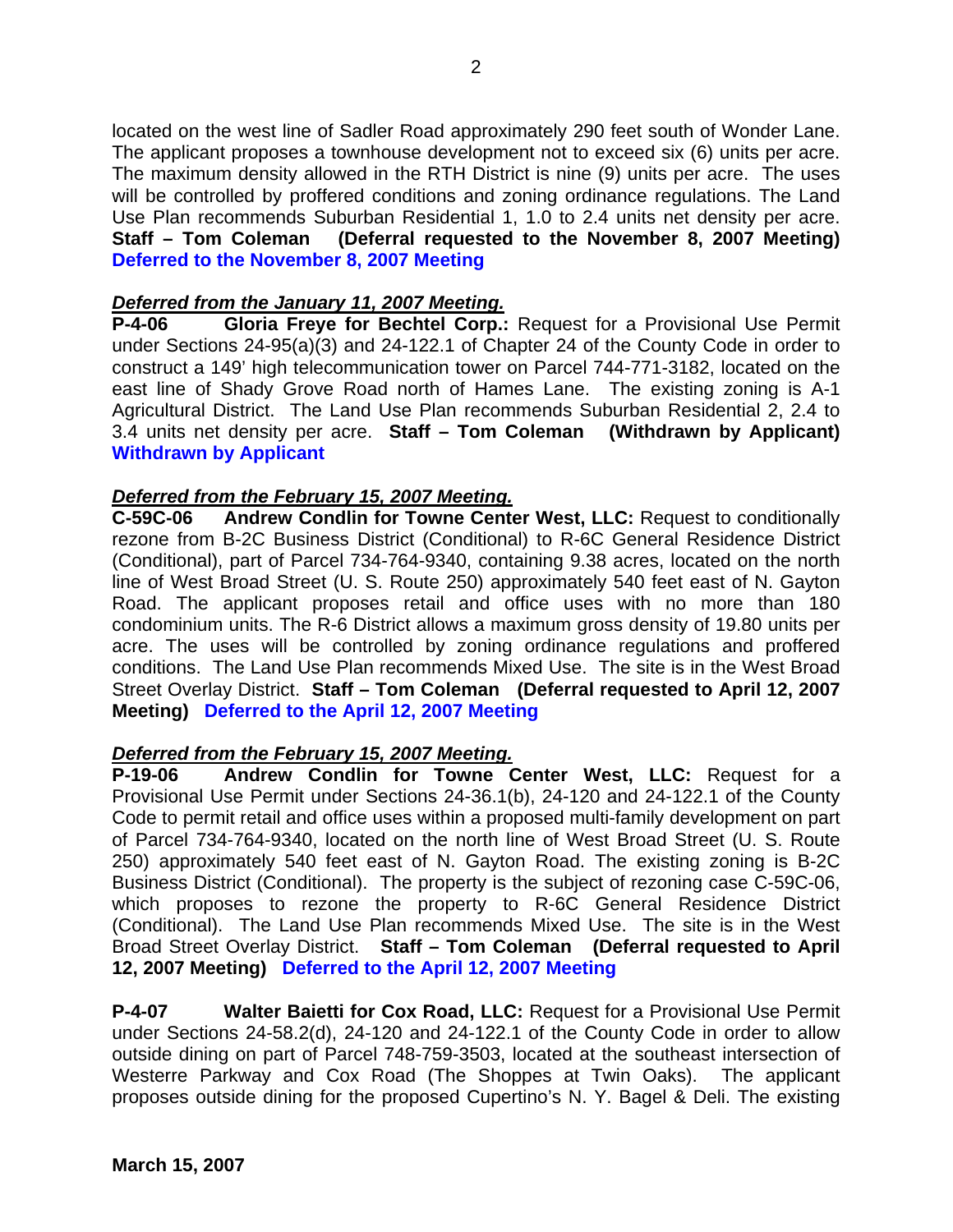zoning is B-2C Business District (Conditional). The Land Use Plan recommends Office. **Staff – Tom Coleman (Expedited agenda requested) Recommended for Approval** 

**C-17-07 Luke R. Lappin for McCabe's Grant, LLC:** Request to rezone from R-2AC One-Family Residence District (Conditional) to C-1 Conservation District, part of Parcels 743-755-1624 and 742-754-8984, containing .90 acres, located on the south side of Church Road at the southern terminus of Loreine's Landing Lane and Crown Grant Road. The applicant proposes conservation area. The Land Use Plan recommends Environmental Protection Area. **Staff – Lee Tyson (Expedited agenda requested) Recommended for Approval** 

### **TUCKAHOE:**

None.

### **VARINA:**

# *Deferred from the January 11, 2007 Meeting.*

**C-36C-06 Gloria Freye for Waypoint Development, LLC.:** Request to conditionally rezone from R-4 One-Family Residence District, B-1 Business District and M-1 Light Industrial District to R-5AC General Residence District (Conditional), part of Parcel 805- 710-1834, containing 13.15 acres, located on the southwest line of Darbytown Road at its intersection with Oregon Avenue. The applicant proposes a single family residential subdivision with a maximum of 40 lots. The R-5A District allows a minimum lot size of 5,625 square feet and a maximum gross density of six (6) units per acre. The use will be controlled by zoning ordinance regulations and proffered conditions. The Land Use Plan recommends Multi-Family Residential, 6.8 to 19.8 units net density per acre, Commercial Concentration, and Environmental Protection Area. **Staff – Lee Tyson (Deferral requested to the May 10, 2007 Meeting) Deferred to the May 10, 2007 Meeting**

#### *Deferred from the January 11, 2007 Meeting.*

**C-3C-07 J. Thomas O'Brien, Jr. for The Tetra Group One, LLC:** Request to conditionally rezone from A-1 Agricultural District, R-3 One-Family Residence District, R-5 General Residence District and B-3 Business District to R-3C One-Family Residence District (Conditional), R-5C General Residence District (Conditional), and B-3C Business District (Conditional), Parcels 836-714-2353, 835-714-7916, 836-712- 7784, 835-713-1662 and 836-713-7564, containing 79.769 acres (R-3C - 9.654 ac; R- $5C - 9.305$  ac; and B-3C – 60.810 ac), located between the north line of E. Williamsburg Road, the south line of Old Williamsburg Road, the east line of Dry Bridge Road and the west line of Old Memorial Drive. The applicant proposes a mixture of uses including a one-family development, age-restricted multi-family dwelling units, and general business. The R-3 District allows a minimum lot size of 11,000 square feet and a maximum gross density of 3.96 units per acre. The R-5 District allows a maximum gross density of 14.52 units per acre. The uses will be controlled by zoning ordinance regulations and proffered conditions. The Land Use Plan recommends Suburban Residential 2, 2.4 to 3.4 units net density per acre, Office and Environmental Protection